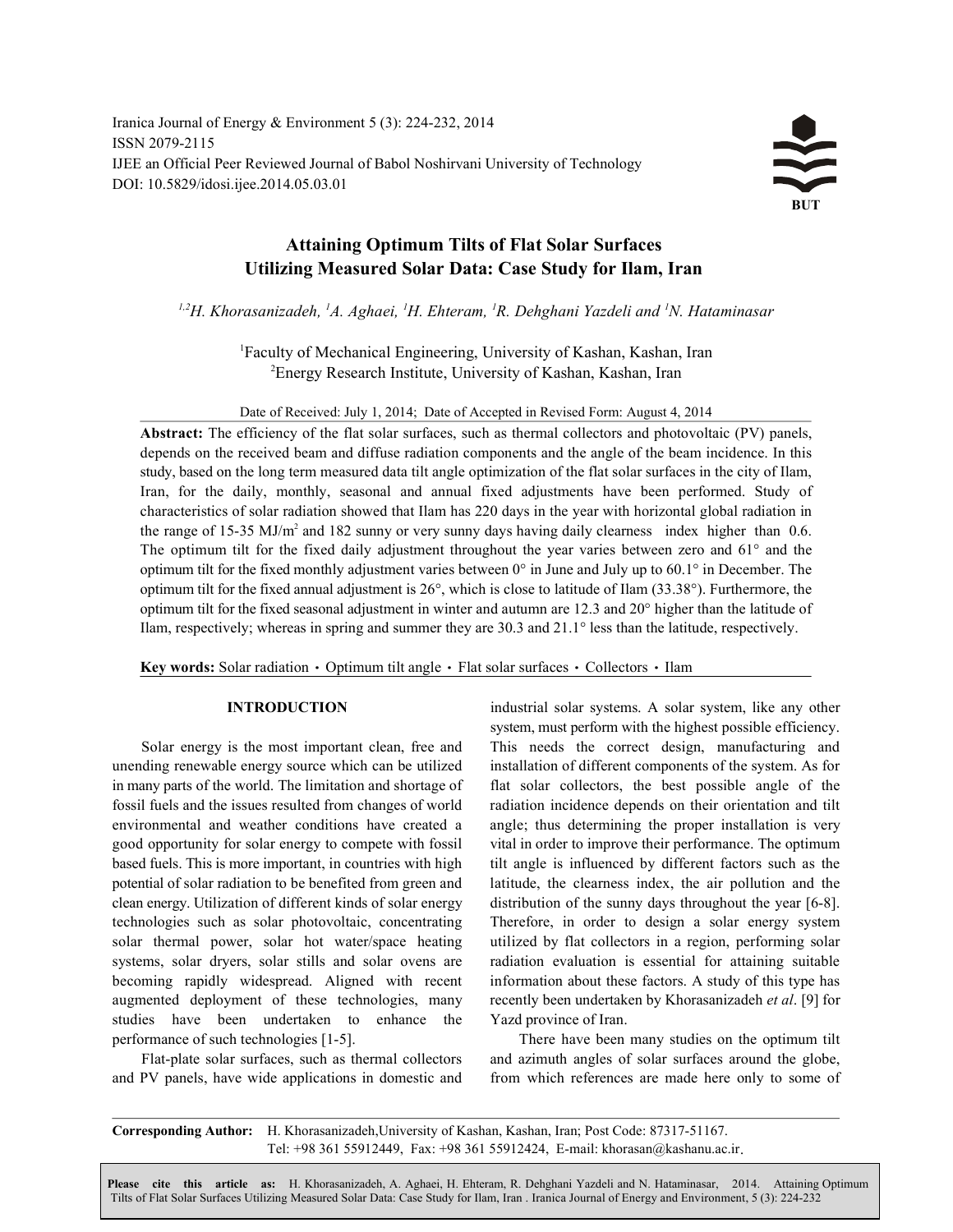suggested two theoretical models for determining the *et al*. [22] developed a horizontal diffuse radiation introduced an analytical equation for finding the optimum adjustments. slope angle in any latitude and showed that it can be Iran is located in a sunny region of the world integrated to calculate the optimum slope angle for any enjoying high amount of solar radiation with 240-250 period of time. Hj Mohd Yakup and Malik [14] and Skeiker sunny days in the year. Tilt angle optimization of flat solar [6], studied the issue of optimum slope angle in Brunei surfaces in the city of Ilam, the center of Ilam province of and Syria, respectively. They mentioned that in northern Iran, has not been yet carried out. Hence, in this study the hemisphere the best orientation for the collectors is tilting seven years measured solar data have been utilized firstly them toward the south and the optimum tilt is only to obtain the averaged daily horizontal total radiation dependent on the latitude. Skeiker [6] developed an (HGR) throughout the year. Then, based on these HGR equation for calculating the optimum daily slope angle values the daily clearness index, the monthly averaged and computed the optimum daily slope angle for some HGR and clearness index values have been achieved. cities in Syria. Hussein *et al.* [15] used the software Finally, optimum tilt angles of flat solar surfaces have TRNSYS and showed the optimum slope angle for annual been obtained for the fixed daily, monthly, seasonal and fixed adjustment of collectors in Cairo, Egypt, is  $\varphi$ -10. annual tilt adjustments. Ulgen [16] used a mathematical model and determined the monthly, seasonally and yearly optimum slope angles for **MATERIALS AND METHODS**  collectors in Izmir, Turkey. He mentioned that the optimum of the year. Gunerhan and Hepbasli [17] recommended utilized for applying the measured solar data are explained that if a collector in Izmir is adjusted fixed for the whole first. Then the mathematical models used for obtaining the year, its optimum slope angle is equal to the latitude. solar radiation on inclined surfaces as well as well as Furthermore, for seasonal fixed adjustment, they reported clearness index are presented. angle in the area of southern-Italy (Sicily) is  $\varphi$ -10. Chenga the longitude of 46.25°. The total daily solar radiation on *et al.* [19] indicated that the annual slope angle is horizontal surface, measured for seven years (2004-2010) approximately equal to the latitude for the regions below in Ilam meteorological station, have been employed to the equator line and for higher latitudes the angle is less obtain the average total daily radiation values, *H*, for all of than the latitude. days of the year. Then these values have been used to summer. Calabro [18] showed the annual optimum slope of Ilam on the map of Iran, with the latitude of 33.38° and slope angle varies between 0 and 61° for different months In this section, the study region and the method that the optimal slope angle is  $\varphi$ +15 for winter and  $\varphi$ -15 for Figure 1 portrays the geographic location of the city

[21] determined the optimum slope of flat solar collectors values. in Madinah, Saudi Arabia. In order to calculate the Most of the solar radiation data are measured for approximately equal to latitude, i.e. 23.5°. Also, he found a tilted surface consists of [23].

them. Kern and Harris [10] explained the calculations that the optimum seasonal tilt angle in winter and summer related to the optimum slope angle based on the beam are 37° and 12°, respectively. He reported that the loss of radiation. Chiou and EI-Naggar [11] carried out an receiving energy is around 8% when adjusting the investigation for many regions of the world using collector fixed with the annual optimum tilt angle different techniques to attain the relation between the compared with that of a collector adjusted monthly with optimum slope angle and the latitude. Lewis [12] the optimum tilt angle. In a recent study, Khorasanizadeh optimum angle. In one model, he considered the cloudy model for city of Tabass in Iran and determined the and clearness indexes as variables and in another one he optimum tilt angle for south-facing solar surfaces for the used Kern and Harris's model [10]. El-Kassaby [13] fixed monthly, seasonal, semi-yearly and yearly

Using the genetic algorithm technique, obtain the monthly averaged daily total radiation on Talebizadeh *et al.* [20] theoretically determined the horizontal surface for all of the months of a year. All surface azimuth and optimum tilt angles of collectors for further calculations for obtaining the daily as well as installation in Kerman. By assuming that the collector monthly averaged daily clearness indexes and optimum surface is always facing toward the equator, Benghanem tilts of flat solar collectors are based on these averaged

optimum tilt angle, he used the measured values of daily horizontal surfaces; therefore it is necessary to calculate total and diffuse solar radiations on a horizontal the solar radiation on a tilted surface through surface. He reported that annual optimum tilt angle is mathematical modeling. The total daily solar radiation on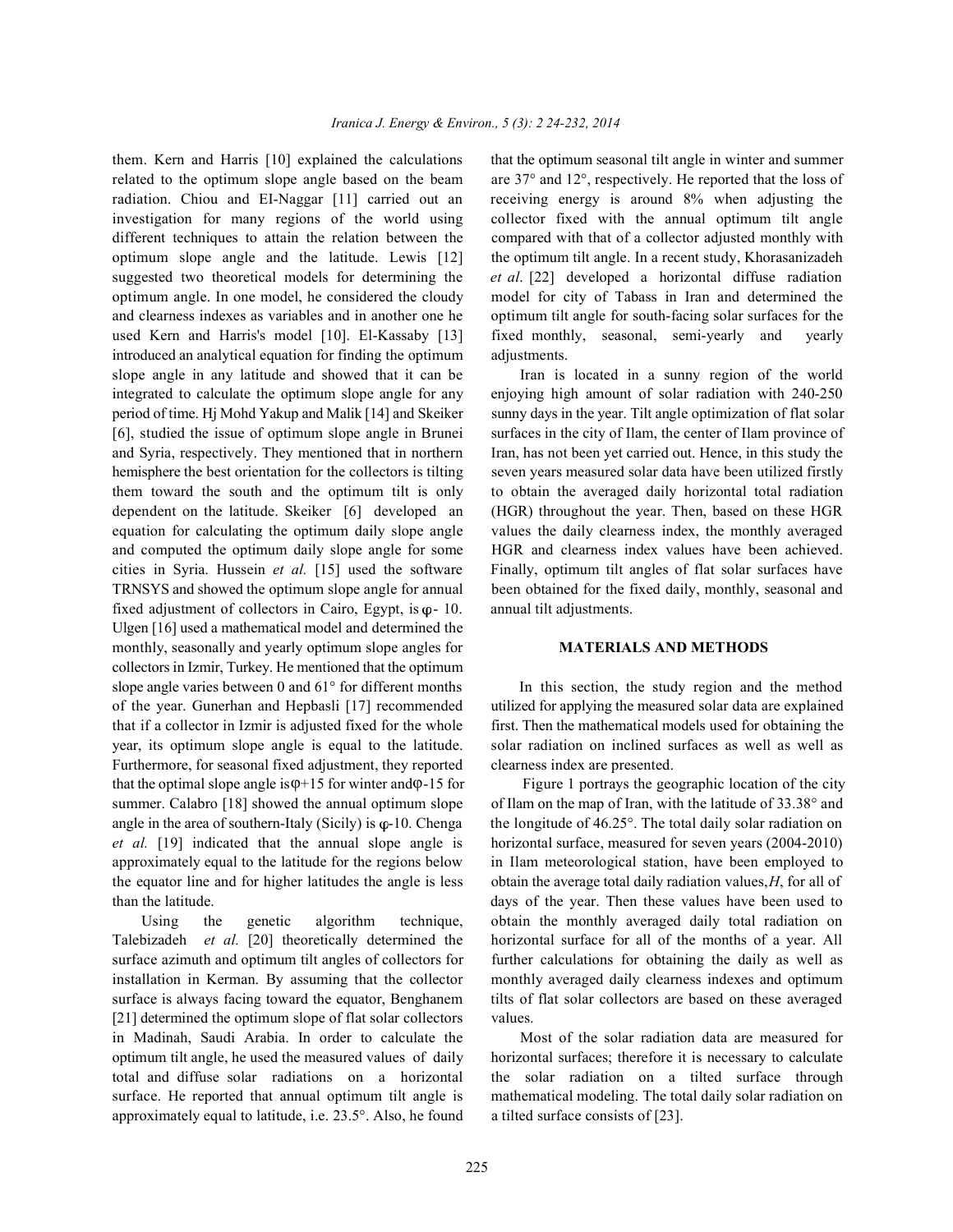*Iranica J. Energy & Environ., 5 (3): 224-232, 2014*



Fig. 1: Geographic location of the city of Ilam on the map of Iran.

$$
H_{\rm T} = H_{\rm bT} + H_{\rm dT} + H_{\rm gT} \tag{1}
$$

where  $H<sub>T</sub>$  is the average daily radiation on tilted surface and  $H_{bT}$ ,  $H_{dT}$  and  $H_{gT}$  are the averaged daily beam, daily diffuse and ground-reflected radiations on the tilted surface, respectively. For calculating these terms, a method presented by Klein [24] has applied, by which the diffuse and the ground-reflected radiations are calculated using the isotropic model, stated as follows:

$$
H_{\rm T} = H_{\rm b} R_{\rm b} + H_{\rm d} \left( \frac{1 + \cos \beta}{2} \right) + H \rho_{\rm g} \left( \frac{1 - \cos \beta}{2} \right) \tag{2}
$$

 $\beta$  is the collector slope angle and  $\rho_{\rm g}$  is the ground reflectivity coefficient which is dependent on the kind of the ground around the tilted surface.  $H<sub>b</sub>$  is the beam daily radiation on a horizontal surface and  $R<sub>b</sub>$  is the ratio of the beam radiation on the tilted surface to that on a horizontal surface. For the northern hemisphere  $R<sub>b</sub>$  is expressed as [24]:

$$
R_{\rm b} = \frac{\cos(\phi - \beta)\cos\delta\sin\omega_{\rm s}^{\prime} + (\frac{\pi}{180})\omega_{\rm s}^{\prime}\sin(\phi - \beta)\sin\delta}{\cos\phi\cos\delta\sin\omega_{\rm s} + (\frac{\pi}{180})\omega_{\rm s}\sin\phi\sin\delta}
$$
(3)

(1) where  $\varphi$  is the latitude and  $\omega$ <sub>s</sub> is the sunset hour angle for a horizontal surface, defined as [23]:

$$
\omega_{\rm S} = \cos^{-1}(-\tan\varphi\tan\delta) \tag{4}
$$

 $\delta$  is the declination angle defined as the angular position of the sun at solar noon with respect to the plane of the equator.  $\delta$  is determined from following expression [24]:

$$
\delta = 23.45 \sin(360 \frac{284 + n}{365})
$$
 (5)

In is the day number from the first of January.  $\omega_s$  is the sunset hour angle for an inclined surface and is defined as [24]:

$$
\omega'_{\rm s} = \min \left[ \cos^{-1} (\tan \varphi \tan \delta) \atop \cos^{-1} (\tan (\varphi - \beta) \tan \delta) \right] \tag{6}
$$

To calculate  $H_b$  and  $H_d$  in equation (2), the  $K_T$  method [25] is used.  $K<sub>T</sub>$  is the daily clearness index and is defined as the ratio of the terrestrial global daily radiation on a horizontal surface to the extraterrestrial radiation on a horizontal surface at the same latitude as [23]: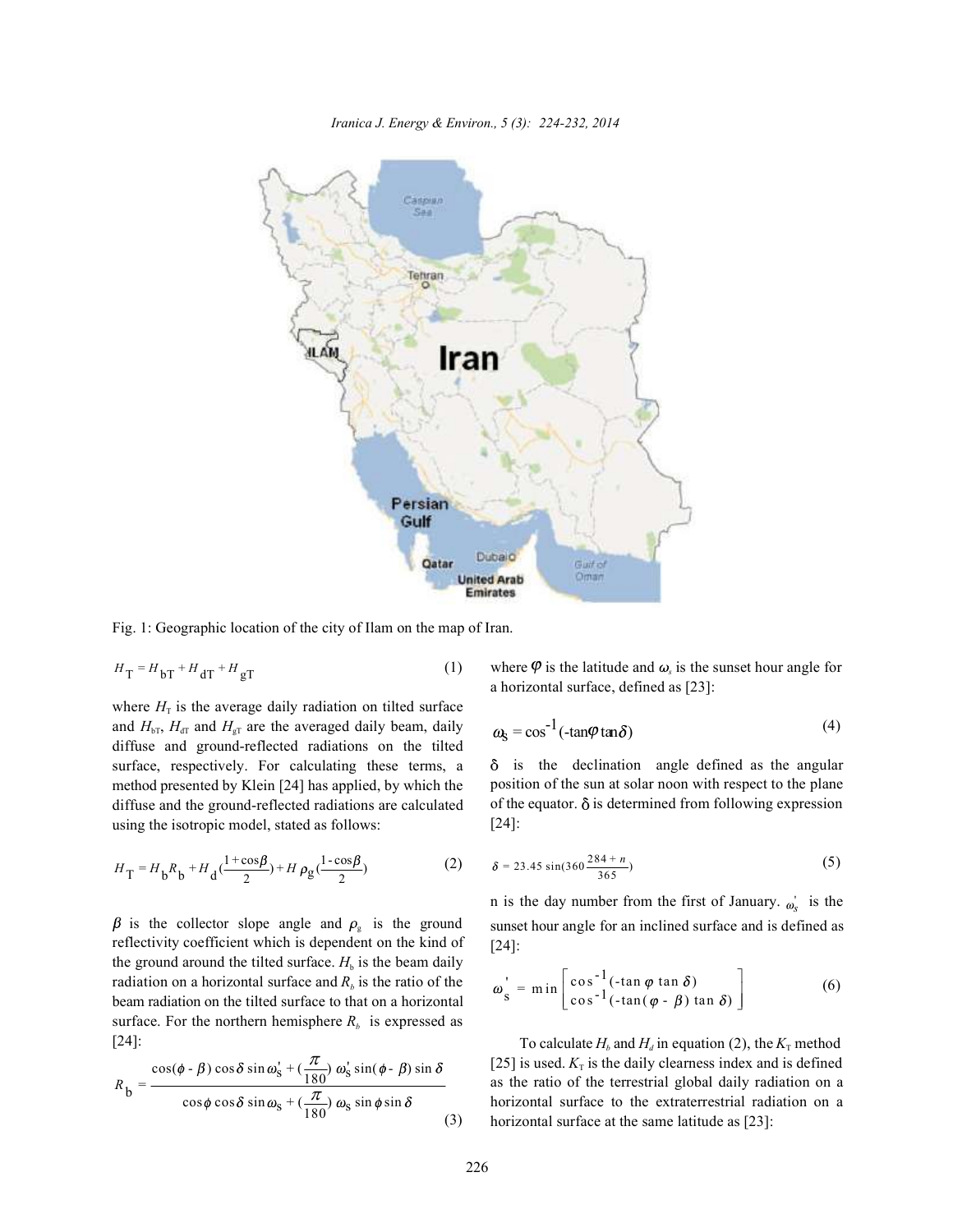$$
K_{\mathrm{T}} = \frac{H}{H_{\mathrm{o}}} \tag{7}
$$

 $H<sub>o</sub>$  is extraterrestrial radiation obtained from [23]:

$$
H_0 = \frac{24 \times 3600 \,\text{G}_{\text{SC}}}{\pi} (1 + 0.033 \cos \frac{360n}{365}) (\cos \varphi \cos \delta \sin \omega_s + \frac{\pi \omega_s}{180} \sin \varphi \sin \delta) \tag{8}
$$

 $G_{\rm sc}$  is the solar constant equal to 1367 (W/m<sup>2</sup>) [23]. After calculating  $K_{\text{T}}$ , H<sub>d</sub> can be determined from [25]: For  $\omega_{\rm s} \leq 81.4^{\circ}$ :

$$
\frac{H_{\rm d}}{H} = \begin{cases} 1.0 - 0.272K_{\rm T} + 2.4495K_{\rm T}^2 - 11.9514K_{\rm T}^3 + 9.3879K_{\rm T}^4 & \text{for } K_{\rm T} < 0.715\\ 0.143 & \text{for } K_{\rm T} \ge 0.715 \end{cases}
$$
(9)

and for  $\omega$ <sub>s</sub>  $\leq$  81.4°:

$$
\frac{H_{\rm d}}{H} = \begin{cases} 1.0 + 0.2832 K_{\rm T} - 2.5557 K_{\rm T}^2 + 0.8448 K_{\rm T}^3 & \text{for } K_{\rm T} < 0.722\\ 0.175 & \text{for } K_{\rm T} \ge 0.722 \end{cases}
$$
\n
$$
\tag{10}
$$

Then  $H<sub>b</sub>$  is obtained from:

$$
H = H_{b} + H_{d} \tag{11}
$$

except that for obtaining  $R<sub>b</sub>$  the values of  $\omega_s$ ,  $\omega_s'$  and  $\delta$  are To calculate the monthly averaged daily radiation on a tilted surface a similar procedure must be carried out,

day of each month and the corresponding day number from the beginning of the year are presented in Table 1. calculated for the average day of that month. The average

For each month, the monthly averaged daily radiation on a tilted surface is defined as [25]:

$$
\overline{H}_{\mathrm{T}} = \overline{H}_{\mathrm{b}} \overline{R}_{\mathrm{b}} + \overline{H}_{\mathrm{d}} \left( \frac{1 + \cos \beta}{2} \right) + \overline{H} \rho_{\mathrm{g}} \left( \frac{1 - \cos \beta}{2} \right) \tag{12}
$$

 $\overline{H}_{d}$  and  $\overline{H}_{b}$  are the monthly averaged daily diffuse respectively and  $\overline{R}_{b}$  is the ratio of the beam radiation on *H* , the monthly average clearness index is used, which is *H*d and beam radiations on a horizontal surface, the tilted surface to that on a horizontal surface on the average day of the corresponding month. For calculating [26]:

$$
\bar{K}_{\rm T} = \frac{\bar{H}}{\bar{H}_0} \tag{13}
$$

Table 1: The monthly average day of every month and its related day number [25].

| Month     | Monthly average day | n, for monthly average day |  |  |
|-----------|---------------------|----------------------------|--|--|
| January   | 17                  | 17                         |  |  |
| February  | 16                  | 47                         |  |  |
| March     | 16                  | 75                         |  |  |
| April     | 15                  | 105                        |  |  |
| May       | 15                  | 135                        |  |  |
| June      | 11                  | 162                        |  |  |
| July      | 17                  | 198                        |  |  |
| August    | 16                  | 228                        |  |  |
| September | 15                  | 258                        |  |  |
| October   | 15                  | 288                        |  |  |
| November  | 14                  | 318                        |  |  |
| December  | 10                  | 344                        |  |  |

 $\bar{H}_0$  is the monthly average daily extraterrestrial radiation calculated via Eq. (8) for the average day of each month for the latitudes in the range of -60 $\leq \varphi \leq 60$ .

For  $\bar{K}_{\text{T}}$  in the range of 0.3 to 0.8,  $\bar{H}_{d}$  could be obtained from [25]:

for  $\omega_s \leq 81.4^\circ$ :

$$
\frac{\bar{H}_{\rm d}}{\bar{H}} = 1.391 - 3.560 \,\bar{K}_{\rm T} + 4.189 \,\bar{K}_{\rm T}^2 - 2.137 \,\bar{K}_{\rm T}^3 \tag{14}
$$

and for  $\omega_{\rm s} \leq 81.4^{\circ}$ :

$$
\frac{\bar{H}_{\rm d}}{\bar{H}} = 1.311 - 3.022 \,\bar{K}_{\rm T} + 3.427 \,\bar{K}_{\rm T}^2 - 1.821 \,\bar{K}_{\rm T}^3 \tag{15}
$$

After calculating  $\bar{H}_{d}$  from the above equations,  $\overline{H}_{\text{b}}$  can be determined from:

$$
\overline{H} = \overline{H}_{\text{b}} + \overline{H}_{\text{d}} \tag{16}
$$

To calculate the optimum tilt angle for different adjustment strategies a computer program was prepared in FORTRAN software.

averaged daily global radiation on a horizontal surface to obtain the beam and diffuse components via Eqs. (7) to (11). Then for obtaining the optimum slope angle for the fixed daily adjustment it changes  $\beta$  from 0° to 90° with interval of 0.1°. In order to obtain  $H<sub>T</sub>$  for every day and every  $\beta$ , the program employs Eqs. (3) to (6) to calculate the terms in right hand side of Eq. (1). At last the  $\beta$  which causes the maximum value of  $H<sub>T</sub>$  is chosen by the program as the optimum tilt angle for that day. For the fixed monthly adjustment the program firstly utilizes the calculated values of monthly mean daily global radiation to obtain the beam and diffuse components on a This program utilizes the calculated values of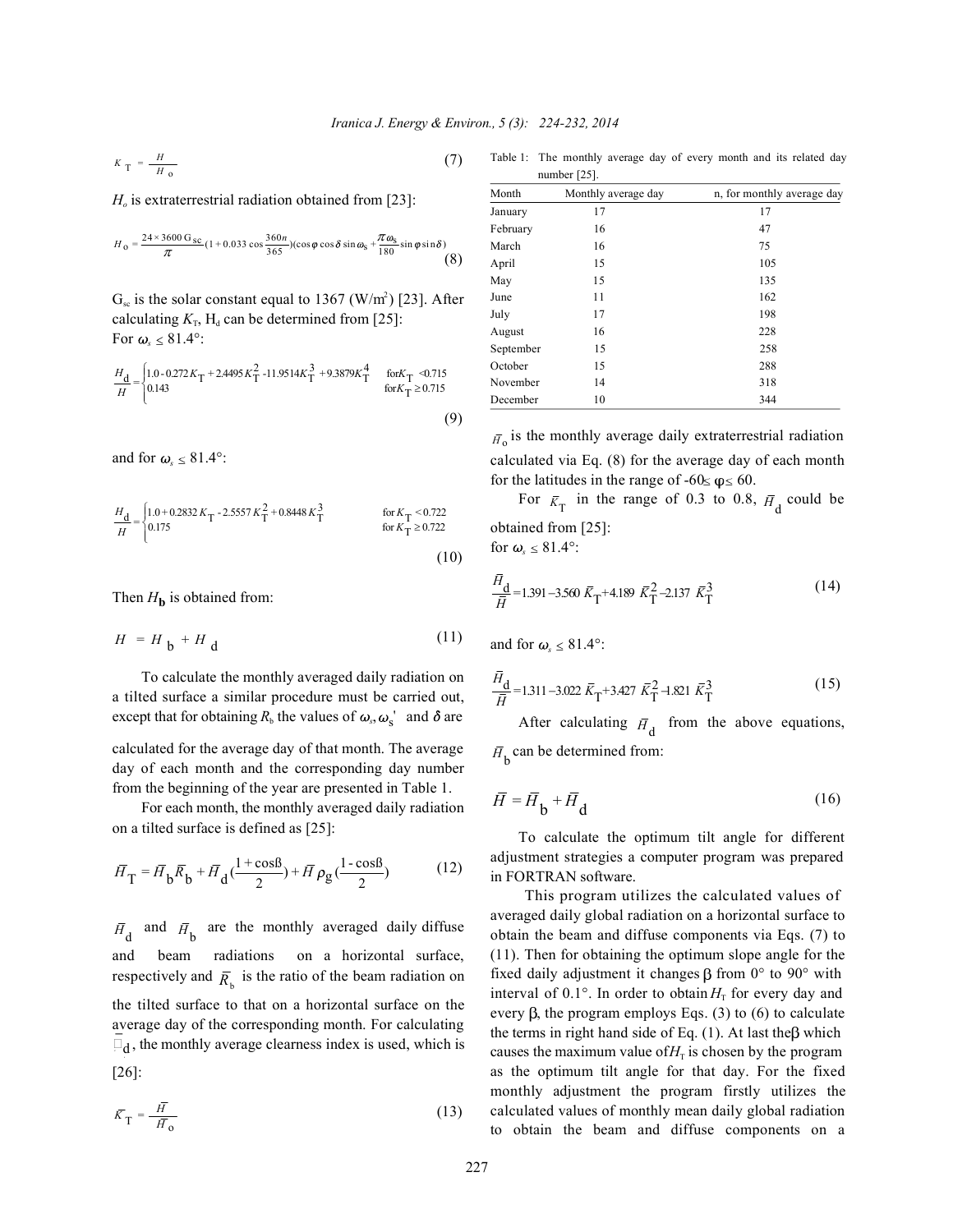maximum value of  $H<sub>T</sub>$  is chosen by the program as the seasonal adjustment, except that  $H_{\tau}$  is computed for every which the summation of  $H<sub>T</sub>$  values related to all of the procedure, the angle for which the summation of  $H_{\text{T}}$ daily adjustment and  $H<sub>T</sub>$  for all of the months for the fixed horizontal surface via Eqs. (13) to (16). Then for obtaining the optimum slope angle for the fixed monthly adjustment the program employs Eq. (12) and changes  $\beta$  from 0° to 90° with interval of 0.1°. In the end the  $\beta$  which causes the optimum tilt angle for that month. The same procedure is followed to obtain the optimum tilt angle for the fixed  $\beta$  but for all of the months of that season. The angle for months of that season becomes maximum is considered as the optimum tilt angle of that season. Also for the fixed annual adjustment and after following the same values related to all of the months of a year becomes maximum is considered as the annual optimum tilt angle. The program makes an output file containing the optimum tilt for every selected individual adjustment period as well as the values of  $H<sub>T</sub>$  for all of days of the year for the fixed monthly, seasonal and annual adjustment periods. In Ilam province most of the region are bare grounds, therefore  $\rho_{\rm s}$ is considered to be 0.2 in all of the calculations [12].

### **RESULTS AND DISCUSSION**

In this section, the results for the optimum tilt angle of flat solar surfaces in Ilam, for the fixed daily, monthly, seasonal and annual adjustments are presented.

Table 2 illustrates the frequency distribution of daily global radiation on horizontal surface, *H*, in different ranges in Ilam. There are 220 days in a year which have approximately solar radiation in the range of  $15-35$  MJ/m<sup>2</sup>.

Passing through the earth atmosphere, the solar radiation is subjected to the atmosphere absorption and diffusion, the cloudy conditions, air pollution and other parameters. The impact of these parameters on solar radiation characteristics can be surveyed by studying the clearness index. To classify the level of clearness of sky, four different intervals for  $K<sub>T</sub>$  have been recognized [27] as:

| Cloudy        |   | $0 < K_{\rm T} < 0.2$         |
|---------------|---|-------------------------------|
| Partly cloudy | ÷ | $0.2 \leq K_{\rm T} < 0.6$    |
| Sunny         |   | $0.6 \leq K_{\tau} \leq 0.75$ |
| Very sunny    |   | $0.75 \leq K_{\rm T} < 1$     |

The frequency distribution of  $K<sub>T</sub>$  in different ranges throughout the year is presented in Table 3. As shown in Table 3, there are 182 sunny or very sunny days in Ilam

Table 2: The frequency distribution of *H* in different ranges in Ilam.

| Range of $H(MJ/m^2)$ | Frequency distribution (days) |  |  |  |
|----------------------|-------------------------------|--|--|--|
| $5 - 10$             | 61                            |  |  |  |
| $10 - 15$            | 83                            |  |  |  |
| $15 - 20$            | 58                            |  |  |  |
| $20 - 25$            | 68                            |  |  |  |
| $25 - 30$            | 87                            |  |  |  |
| $30 - 35$            | 7                             |  |  |  |
| $35 - 40$            |                               |  |  |  |

Table 3: The frequency distribution of  $K<sub>T</sub>$  in different ranges in Ilam.

| Range of $K_T$ | Frequency distribution (days) |  |  |  |  |
|----------------|-------------------------------|--|--|--|--|
| $0.3 - 0.4$    | 8                             |  |  |  |  |
| $0.4 - 0.5$    | 52                            |  |  |  |  |
| $0.5 - 0.6$    | 123                           |  |  |  |  |
| $0.6 - 0.7$    | 142                           |  |  |  |  |
| $0.7 - 0.8$    | 35                            |  |  |  |  |
| $0.8 - 0.9$    | 4                             |  |  |  |  |
| $0.9 - 1.0$    |                               |  |  |  |  |



Fig. 2: The optimum slope angle for the fixed daily adjusted surface in Ilam.

with a  $K<sub>T</sub>$  higher than 0.6. This indicates the appropriate condition of this region for solar energy applications particularly utilization of flat plate solar thermal and photovoltaic collectors; hence the optimization of tilt angles of these solar surfaces is important.

Figure 2 shows the optimum tilt angle for different days of the year. The variation of the daily optimum tilt angel throughout the year between zero and  $61^\circ$  is notable. Winter, spring, summer and autumn seasons in the northern hemisphere consist of: (1) January, February and March; (2) April, May and June; (3) July, August and September; (4) October, November and December,

respectively. In autumn and winter, the angle of the solar beam radiation has more deviation from the normal extension of the horizon because the solar declination angle is negative, thus the collector should be mounted toward south with a greater slope from the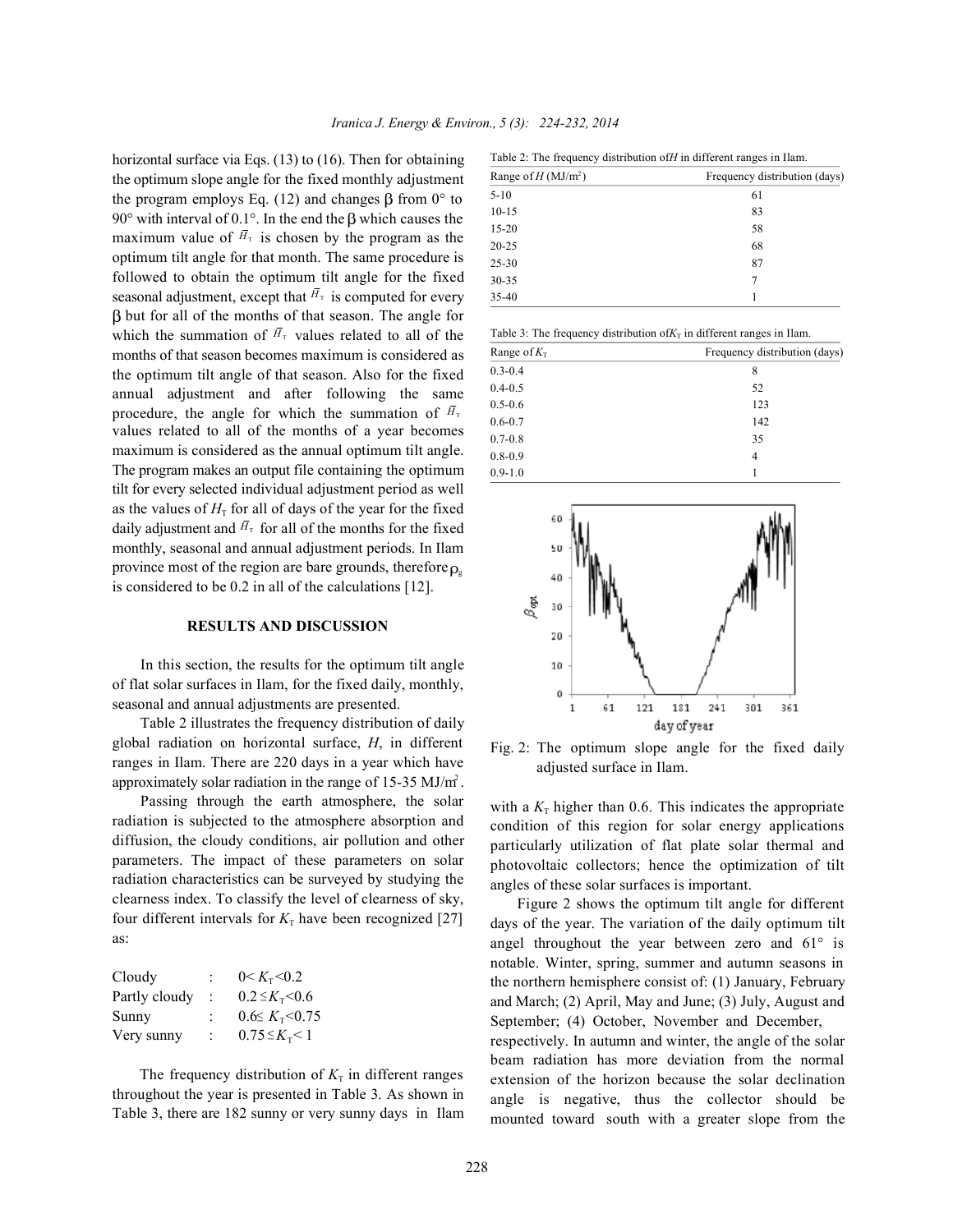| Table 4: Optimum tilt angles and the corresponding monthly mean total solar radiations for different tilt adjustments in Ilam. |                                |                 |                                  |          |                 |                                  |            |                 |                                  |
|--------------------------------------------------------------------------------------------------------------------------------|--------------------------------|-----------------|----------------------------------|----------|-----------------|----------------------------------|------------|-----------------|----------------------------------|
| Monthly                                                                                                                        | $\bar{H}$ (MJ/m <sup>2</sup> ) | $\beta opt (°)$ | $\bar{H}_T$ (MJ/m <sup>2</sup> ) | Seasonal | $\beta$ opt (°) | $\bar{H}_T$ (MJ/m <sup>2</sup> ) | Yearly     | $\beta opt (°)$ | $\bar{H}_T$ (MJ/m <sup>2</sup> ) |
| Jan                                                                                                                            | 9.79                           | 57.70           | 15.86                            | Winter   | 45.7            | 15.56                            | Whole year | 26.0            | 13.92                            |
| Feb                                                                                                                            | 11.69                          | 47.4            | 15.58                            |          |                 | 15.55                            |            |                 | 14.74                            |
| Mar                                                                                                                            | 17.91                          | 34.5            | 20.73                            |          |                 | 20.32                            |            |                 | 20.55                            |
| Apr                                                                                                                            | 21.59                          | 16.9            | 22.27                            | Spring   | 3               | 21.71                            |            |                 | 22.06                            |
| May                                                                                                                            | 25.23                          | 1.6             | 25.23                            |          |                 | 25.12                            |            |                 | 23.71                            |
| Jun                                                                                                                            | 29.21                          | 0.0             | 29.21                            |          |                 | 29.05                            |            |                 | 26.36                            |
| Jul                                                                                                                            | 27.13                          | 0.0             | 27.13                            | Summer   | 12.3            | 26.45                            |            |                 | 24.99                            |
| Aug                                                                                                                            | 25.38                          | 11.2            | 25.76                            |          |                 | 25.66                            |            |                 | 25.18                            |
| Sep                                                                                                                            | 20.49                          | 28.3            | 22.58                            |          |                 | 21.79                            |            |                 | 22.51                            |
| Oct                                                                                                                            | 13.60                          | 43              | 17.15                            | Autumn   | 53.4            | 16.84                            |            |                 | 16.57                            |
| Nov                                                                                                                            | 11.22                          | 56.2            | 17.90                            |          |                 | 17.78                            |            |                 | 15.84                            |
| Dec                                                                                                                            | 9.15                           | 60.1            | 15.80                            |          |                 | 15.61                            |            |                 | 13.51                            |

*Iranica J. Energy & Environ., 5 (3): 224-232, 2014*

horizon. In spring and summer, deviation of the solar beam radiation from the normal extension is less (declination is positive), thus the collector should be mounted with a lesser slope such that it is zero in the last days of May, the whole days of June and most days of July. The difference between the optimum angle of the first day and that of the last day of the year noticed in Figure 2 is related to the difference between the averaged values of the measured daily solar radiations in these days.

index for different months of the year. The maximum  $K<sub>T</sub>$  is 0.866 which corresponds to June. In general, the  $K_t$ Figure 3 shows the monthly mean daily clearness values related to the middle months of the year (i.e. May, June and July) demonstrate a better clear sky, because they are higher than those related to other months.

Skeiker [6] computed the optimum tilt angle of solar collectors in the major Syrian zones for the fixed daily adjustment as well as other adjustment strategies such as monthly and seasonal. His results indicated that changing the tilt angle once every month (12 times in the year) keeps the total annual solar radiation received approximately near that of received by daily adjustment. Therefore, in the absence of utilizing a tracking system, the monthly adjustment of solar collectors and PV panels is a preferred strategy. The monthly optimum tilt angle along with the corresponding monthly mean daily total solar radiation on the optimally monthly adjusted surface together with the monthly mean daily total radiation on a horizontal surface in Ilam have been presented in Table 4. As shown, the maximum and minimum values of daily solar radiation on a horizontal surface are 29.2 and 9.15  $MJ/m<sup>2</sup>$  which corresponds to June and December, respectively. However, the monthly optimum tilt is zero for June, while it is 60.1° in December and the total daily radiation received by the tilted surface in December is



Fig. 3: The monthly averaged daily clearness index in Ilam.

73% more than that of a horizontal surface. As explained before, for the months of summer and spring seasons the solar declination angle is positive, thus their optimum monthly angles are lower compared to those of other months.

To show the effect of optimal tilt adjustment, the monthly averaged daily radiation on a horizontal surface and on an optimally tilted surface are shown together for different months of the year in Figure 4. As shown in Figure 4, employing the monthly adjustment demonstrates its maximum effect on the first and the last four months of the year. By utilizing this strategy the total gain of the monthly optimally tilted surface in these 8 months is 28% more than that of received by a horizontal surface in the same period. However, the relative annual extra gain of the monthly optimally tilted surface compared to that of horizontal surface is 14.75%.

For making comparison, the seasonal optimum tilts as well as the optimum tilt for the fixed annual adjustment along with the corresponding monthly mean daily total solar radiations on optimally adjusted surfaces are also presented in Table 4. It is observed from Table 4 that for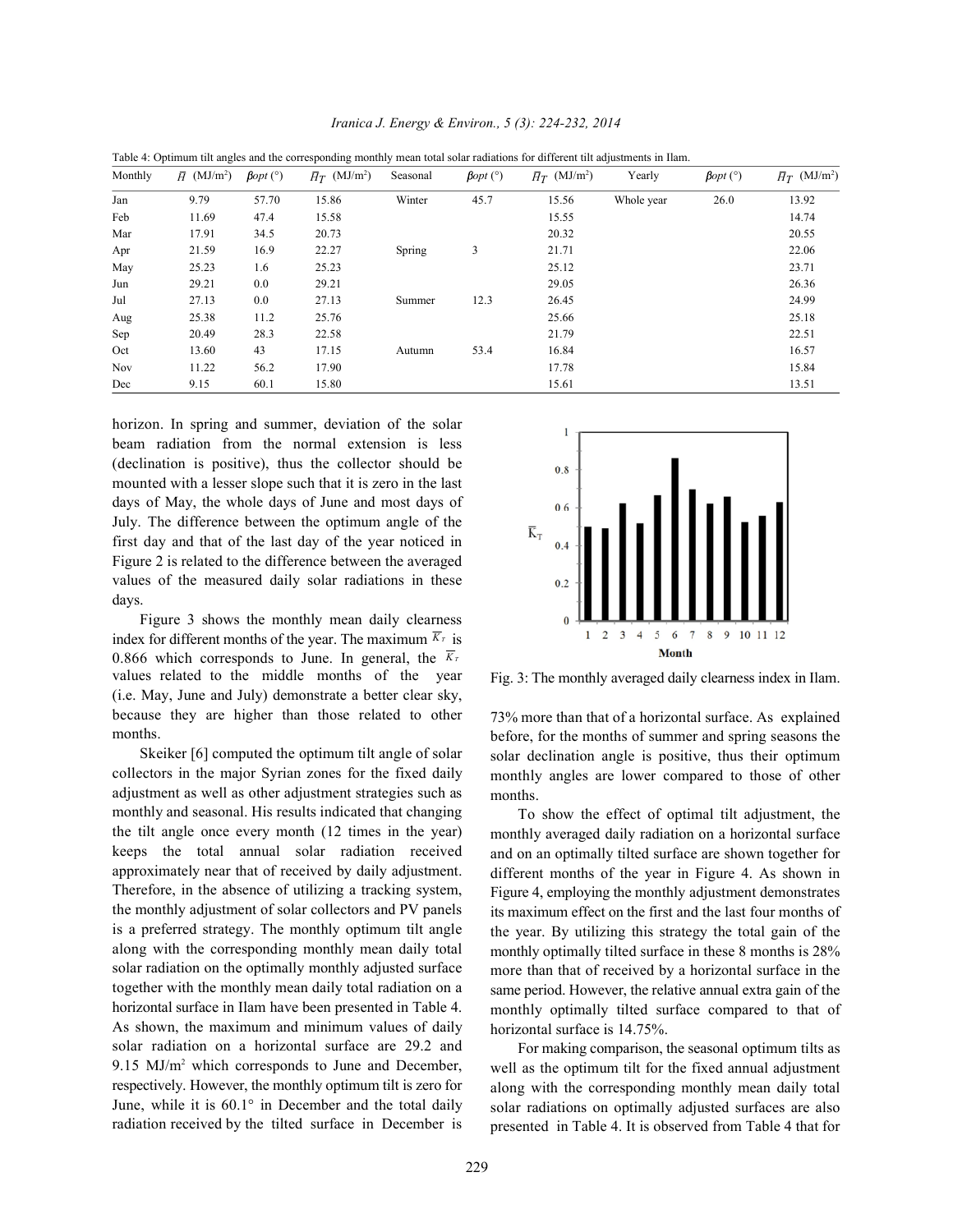

Fig. 4: The monthly averaged daily total radiation on horizontal and on optimally monthly adjusted **ACKNOWLEDGMENT** surfaces in Ilam.

tilts of the collector should be approximately 20 and 12.3° supporting this research (Grant No. 158576/12). Also higher than the latitude of Ilam (33.38 °), respectively and thanks are extended to the Iranian meteorological in spring and summer they should be 30.4 and 20.1° less organization (IMO) for providing the solar data. than the latitude, respectively. The optimum angle for the fixed annual adjustment is 26°, which is close to the **REFERENCES** latitude of Ilam. Comparing the values of the monthly mean daily radiation on the optimally tilted surface in 1. Panchal, H.N. and P.K. Shah, 2011. Char performance every month attained for different tilt adjustment analysis of different energy absorbing plates on strategies reveal the dependency of the received radiation solar stills. Iranica Journal of Energy & total annual solar gain is also dependent on the selected 2. Azimi, A. and T. Tavakoli, 2012. Experimental study tilt adjustment strategy. The relative total annual extra on eggplant drying by an indirect solar dryer and solar gain of the seasonal optimally adjusted surface open sun drying. Iranica Journal of Energy & compared to that of horizontal surface is 13.06%, whereas Environment, 3(4): 347-353. for the optimally annually adjusted surface it is just 7.89%. 3. Khalil, M.H., M. Ramzan, M.U. Rahman and to the selected tilt strategy. Therefore, the corresponding Environment, 2(4): 297-301.

In this work, the solar data recorded for a period of 34): 380-384. seven years have been utilized to obtain the averaged 4. Mehrpooya, M. and S. Daviran, 2013. Dynamic daily horizontal total radiation (HGR) throughout the year modeling of a hybrid photovoltaic system with in Ilam. Then, based on these HGR values the daily hydrogen/air PEM fuel cell. Iranica Journal of Energy clearness index, the monthly averaged daily HGR and & Environment, 4(2): 104-109. clearness index values have been obtained. At last 5. Shah, N.A., M. Abbas, W.A. Syed and with solar radiation in the range of 15-35  $MJ/m<sup>2</sup>$  and 6. Skeiker, K., 2009. Optimum tilt angle and orientation 0.6; thus appropriate status of this region for utilization of Management, 50: 2439-2448.

flat plate solar thermal and photovoltaic flat collectors confirmed the necessity of tilt optimization. The optimum tilt for the fixed daily adjustment throughout the year varies between zero and 61° and the maximum optimum tilt for the fixed monthly adjustment is 60.1° for January and the minimum is zero for June as well as July, respectively. The optimum tilts for the fixed seasonal adjustment are 3°, 12.3°, 53.4° and 45.7° for spring, summer, autumn and winter, respectively. The optimum tilt for the fixed annual adjustment is 26°, which is close to the latitude of Ilam. Total yearly extra solar gain of the monthly, seasonal and annually optimally adjusted surfaces compared to that of horizontal surface are 14.75, 13.06 and 7.89%, respectively.

achieving the maximum radiation in autumn and winter the Research Institute of the University of Kashan for The authors are highly grateful to the Energy

- 
- 
- **CONCLUSION** solar thermal collector designed for drying M.A. Khan, 2012. Development and evaluation of a grain. Iranica Journal of Energy & Environment,
	-
- optimum tilt angles of flat solar surfaces have been W. Mahmood, 2014. Physical properties of silver obtained for the fixed daily, monthly, seasonal and annual doped ZnSe thin films for photovoltaic applications. tilt adjustments. In Ilam, there are 220 days in the year Iranica Journal of Energy  $\&$  Environment, 5 (1): 87-93.
- 182 sunny and very sunny days with a  $K<sub>T</sub>$  higher than for solar collectors in Syria. Energy Conversion and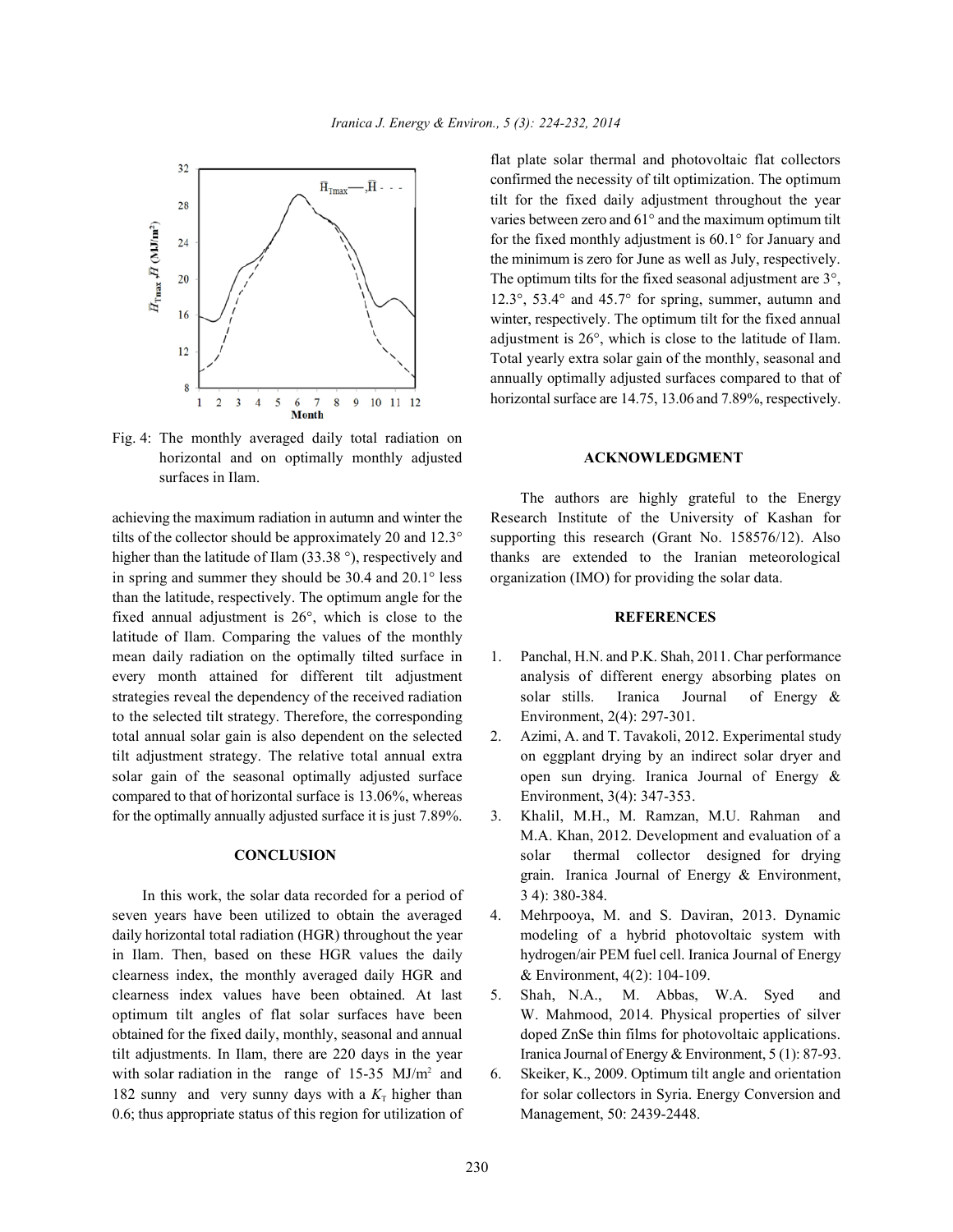- 7. Keyanpour-Rad, M., H.R. Haghgou, F. Bahar and Algorithm. Energy and Building, 43: 2998-3005. E. Afshari, 2000. Feasibility study of the application 21. Benghanem, M., 2011. Optimization of tilt angle for 20: 333-345. Applied Energy, 88: 1427-1433.
- 8. GharakhaniSiraki, A. and P. Pillay, 2012. Study of 22. Khorasanizadeh, H., K. Mohammadi and
- 9. Khorasanizadeh, H., K. Mohammadi and A. Aghaei, Conversion and Management, 78: 805-814. 2014. The potential and characteristics of solar 23. Duffie, J.A. and W.A. Beckman,  $(3<sup>rd</sup>$  edition) 2006. Energy  $& Environment, 5(2): 173-183.$  John Wiley  $& Son.$
- 10. Kern, J. and L. Harris, 1975. On the optimum tilt of a 24. Klein, S.A., 1981. Calculation of monthly average
- 11. Chiou, J.P. and M.M. EI-Naggar, 1986. Optimum 25. Klein, S.A., 1978. Calculation of flat-plate collector slope for solar insolation on a flat surface tilted utilizability. Solar Energy, 21: 393-402. toward the equator in the heating season, Solar 26. Liu, B.Y.H. and R.C. Jordan, 1960. The
- & Wind Energy, 4: 407-410. 4: 1-19.
- 13. El-Kassaby, M.M., 1988. Monthly and daily optimum 27. Yousif, C., G.O Quecedo and J.B. Santos, 2013. & Wind Technology, 5: 589-596. 49: 203-206.
- 14. HjMohdYakup, M.A. and A.Q. Malik, 2001. Optimum tilt angle and orientation for solar collector in Brunei **Nomenclature:** Darussalam. Renewable Energy, 24: 223-234.
- 15. Hussein, H.M.S., G.E. Ahmad and H.H. El-Ghetany, modules at different tilt angles and orientations.
- 16. Ulgen, K., 2006. Optimum tilt angle for solar collectors. Energy Sources, Part A: Recovery, Utilization and Environmental Effects, 28: 1171-1180.
- 17. Gunerhan, H. and A. Hepbasli, 2007. Determination of the optimum tilt angle of solar collectors for building applications. Building and Environment, 42: 779-783.
- 18. Calabro, E., 2009. Determining optimum tilt angles of photovoltaic panels at typical north-tropical latitudes. Journal of Renewable and Sustainable Energy, 1: Article ID 033104 doi:10.1063/1.3148272
- 19. Chenga, C.L., C.S.S. Jimenez and M. Lee, 2009. Research of BIPV optimal tilted angle, use of latitude concept for south orientated plans, Renewable Energy, 34: 1644-1650.
- 20. Talebizadeh, P., M.A. Mehrabian and M. Abdolzadeh, 2011. Prediction of the optimum slope and surface azimuth angles using the Genetic

- of solar heating systems in Iran. Renewable Energy, solar panel: Case study for Madinah, Saudi Arabia.
- optimum tilt angles for solar panels in different A. Mostafaeipour, 2014. Establishing a diffuse solar latitudes for urban applications. Solar Energy, andiation model for determining the optimum tilt 86: 1920-1928. angle of solar surfaces in Tabass, Iran. Energy
- energy in Yazd province, Iran. Iranica Journal of Solar engineering of thermal processes. New York:
- solar collector. Solar Energy, 17: 97-102. insolation on tilted surfaces. Solar Energy, 10: 72-77.
	-
- Energy, 36: 471-478. interrelationship and characteristic distribution of 12. Lewis, G., 1987. Optimum tilt of solar collectors. Solar direct, diffuse and total solar radiation. Solar Energy,
	- tilt angle for south facing solar collectors; theoretical Comparison of solar radiation in Marsaxlokk, model, experimental and empirical correlations. Solar Malta and Valladolid, Spain. Renewable Energy,

- $G_{sc}$  = Solar constant
- 2004. Performance evaluation of photovoltaic *H* = Daily global radiation on horizontal surface  $(MJ/m<sup>2</sup>)$
- Energy Conversion and Management, 45: 2441-2452.  $\frac{1}{H}$  = Monthly mean daily global radiation on horizontal surface  $(MJ/m<sup>2</sup>)$ 
	- $H<sub>b</sub>$  = Daily beam radiation on a horizontal surface  $(MJ/m<sup>2</sup>)$

 $H_{bT}$  = Daily beam radiation on tilted surface (MJ/m<sup>2</sup>)

- $\overline{H}_b$  = monthly mean daily beam radiation on a horizontal surface  $(MJ/m<sup>2</sup>)$
- $H_d$  = Daily diffuse radiation on horizontal surface  $(MJ/m<sup>2</sup>)$
- $H_{\text{dT}}$  = Daily diffuse radiation on tilted surface (MJ/m<sup>2</sup>)
- $\overline{H}_d$  = Monthly mean daily diffuse radiation on a horizontal surface  $(MJ/m<sup>2</sup>)$
- $H_{\rm g}$  = Daily ground-reflected radiation on horizontal surface  $(MJ/m<sup>2</sup>)$

 $H_{\text{gr}}$  =  $\text{(MJ/m}^2\text{)}$ 

- $H_0$  = Daily extraterrestrial on horizontal surface (MJ/m<sup>2</sup>)
- $\overline{H}_o$  = Monthly mean daily extraterrestrial on horizontal surface  $(MJ/m<sup>2</sup>)$